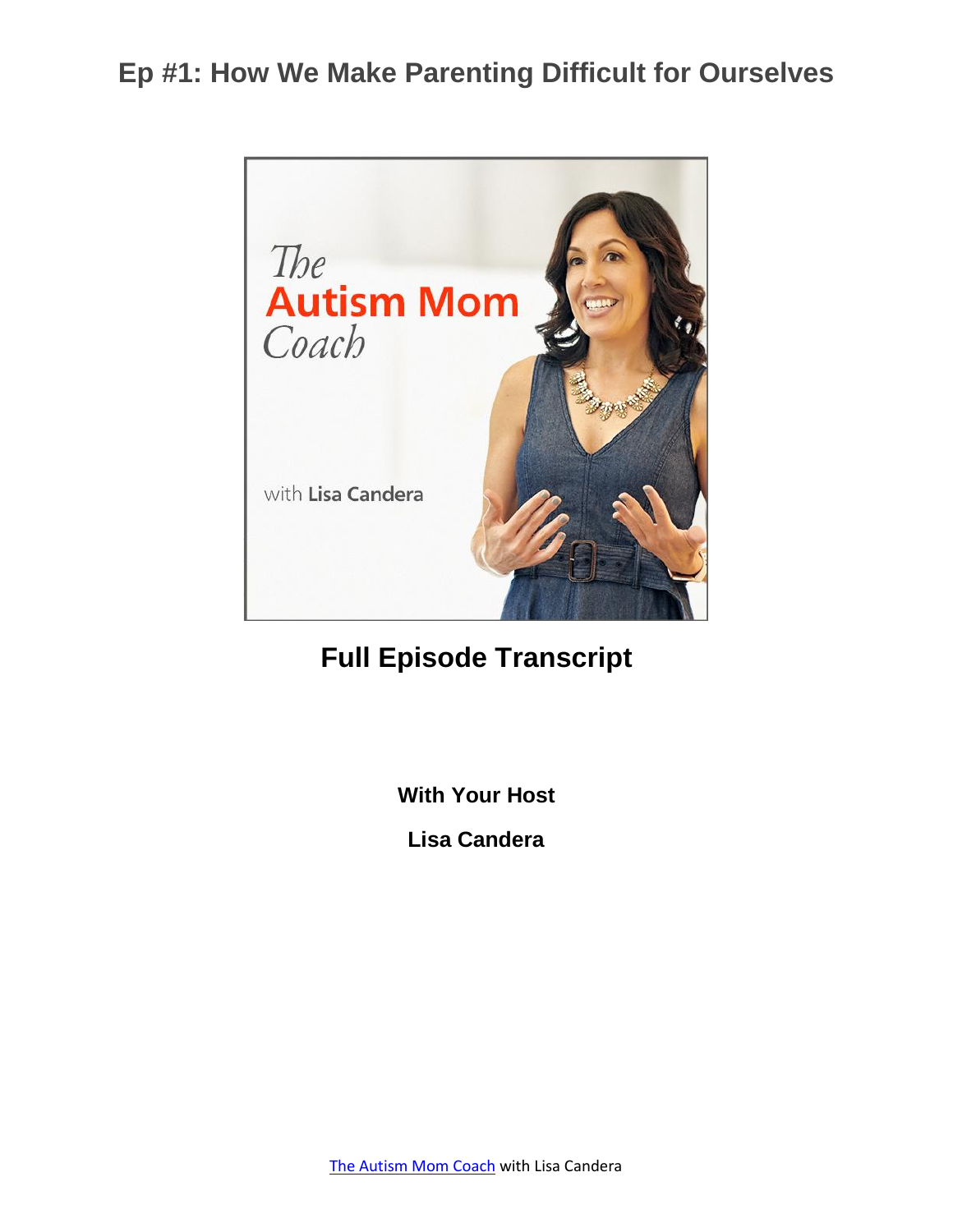Do you fear you are not doing enough or the right things for your child with autism? Do you terrorize yourself with thoughts about their future? Do you put off caring for yourself because you think I'll be okay once they are okay? If this is you, keep listening.

Welcome to The Autism Mom Coach, a podcast for moms who feel overwhelmed, afraid, and sometimes powerless as they raise their child with autism. My name is Lisa Candera. I'm a certified life coach, lawyer, and most importantly I'm a full-time single mom to a teenage boy with autism. In this podcast I'll show you how to transform your relationship with autism and special needs parenting. You'll learn how to shift away from being a victim of your circumstances to being the hero of the story you get to write. Let's get started.

Hello and welcome to episode one of The Autism Mom Coach. I'm so excited to be here and to get started. My name is Lisa Candera and I am a single mom to a teen boy with autism. My son, Ben and I live in Connecticut with our two cats, Ray and Finn. You will hear more about me and Ben in future episodes as I teach concepts and provide examples for my own life and the lives of my clients.

But this podcast is not about me or my son, or even my cats. It is about you, the mom raising a child or children with autism. The mom who is walking on eggshells hoping to get through the day without another meltdown. The mom who is white knuckling it trying to do all the things she can to help her child while paying little to no attention to herself. The mom who can't enjoy the quiet days or minutes because she is bracing herself for the next thing. If this is you, I got you. I've been there and I know how it feels.

In this podcast I will share the strategies I have learned through life coaching and that have supported me in letting go of the idea that autism is in charge of my life, that I should have all of the answers and just know what to do. Or that my love, advocacy and resourcefulness will somehow spare myself and my son from the pain of uncertainty.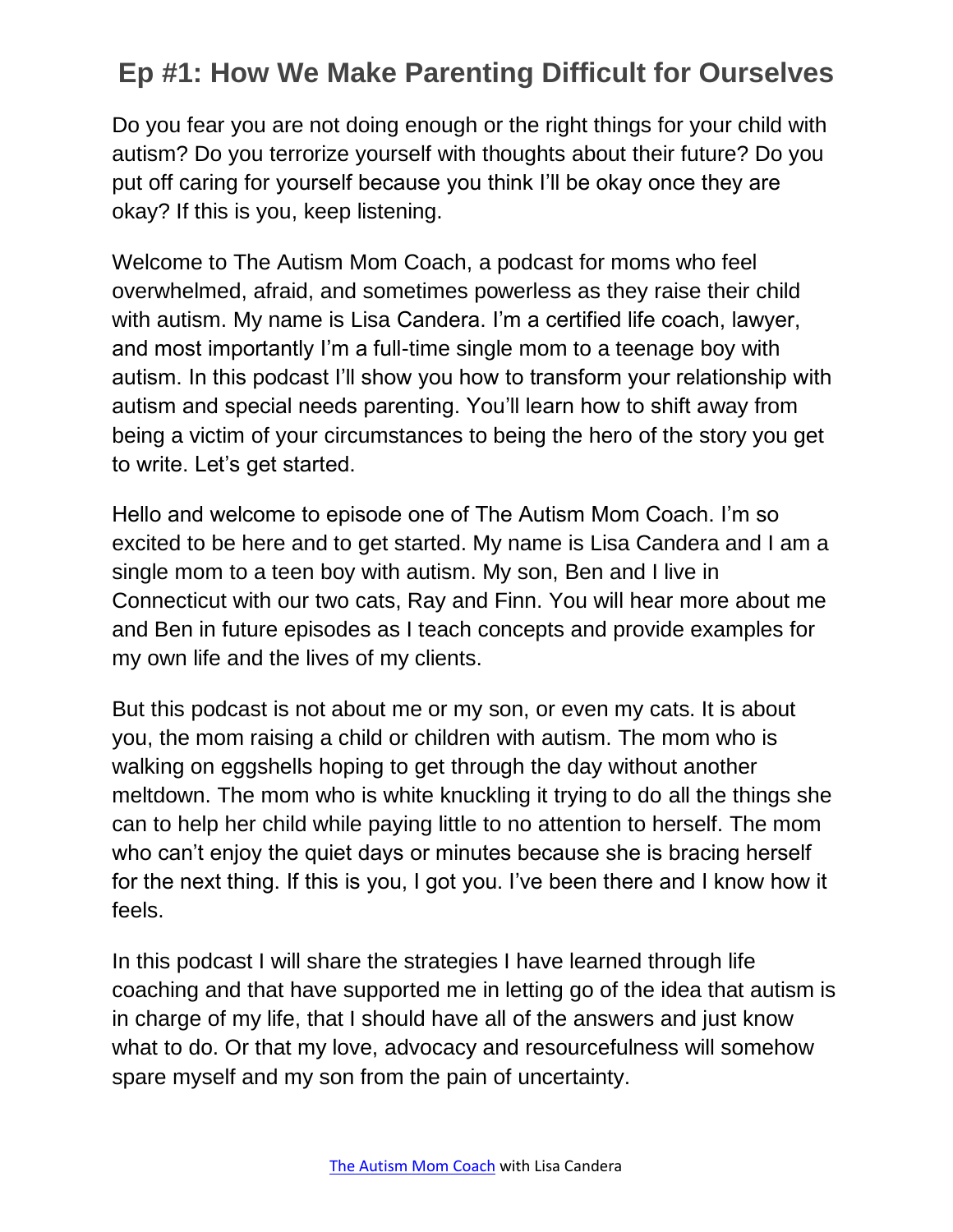Before I get into what I teach I want to share with you what you can expect from me and this podcast. First, autism is not a problem to be solved. In this podcast I will not be discussing the causes or possible cures for autism. There are researchers, doctors and scientists who are focused on finding answers to these questions and for that I am glad.

My focus will be on how to support yourself and thrive in your life right now as it is regardless of what caused autism or whether there is a cure for it because right now you are struggling. Right now you are suffering and for that I want to support you.

Second, we are not here to fix our kids. They are not broken. They are different. This is not a problem. The problem is how we are thinking and feeling about those differences and what we are making them mean about our child and ourselves. The problem is that we think it is our job to fix it but it isn't. Our job is to unconditionally love and support our children in becoming who they are even if it does not look the way we thought it would, think it should or what the what to expect books led us to believe.

By the way, can you imagine a what to expect series for kids with autism, a real raw preview and validation of what we experience like year two your child doesn't talk. You bring it up to the pediatrician but they tell you it's because he's a boy, or because he's the first born, or because he's the second born, or because she's the youngest. And then year four your child may or may not speak, you will begin to learn charades as they point to things, yell, scream and pinch you while you try to interpret what they want. I think it would be a bestseller.

Third, we are making it harder than it needs to be. Parenting a child with autism is hard. And we tend to make it harder than it has to be, a lot harder. Let me give you some examples of what I mean when I say we make it harder. First, we should ourselves. We tell ourselves things like, I should know what to do, I should stay calm, I should be able to go to Target without my 10-year-old melting down.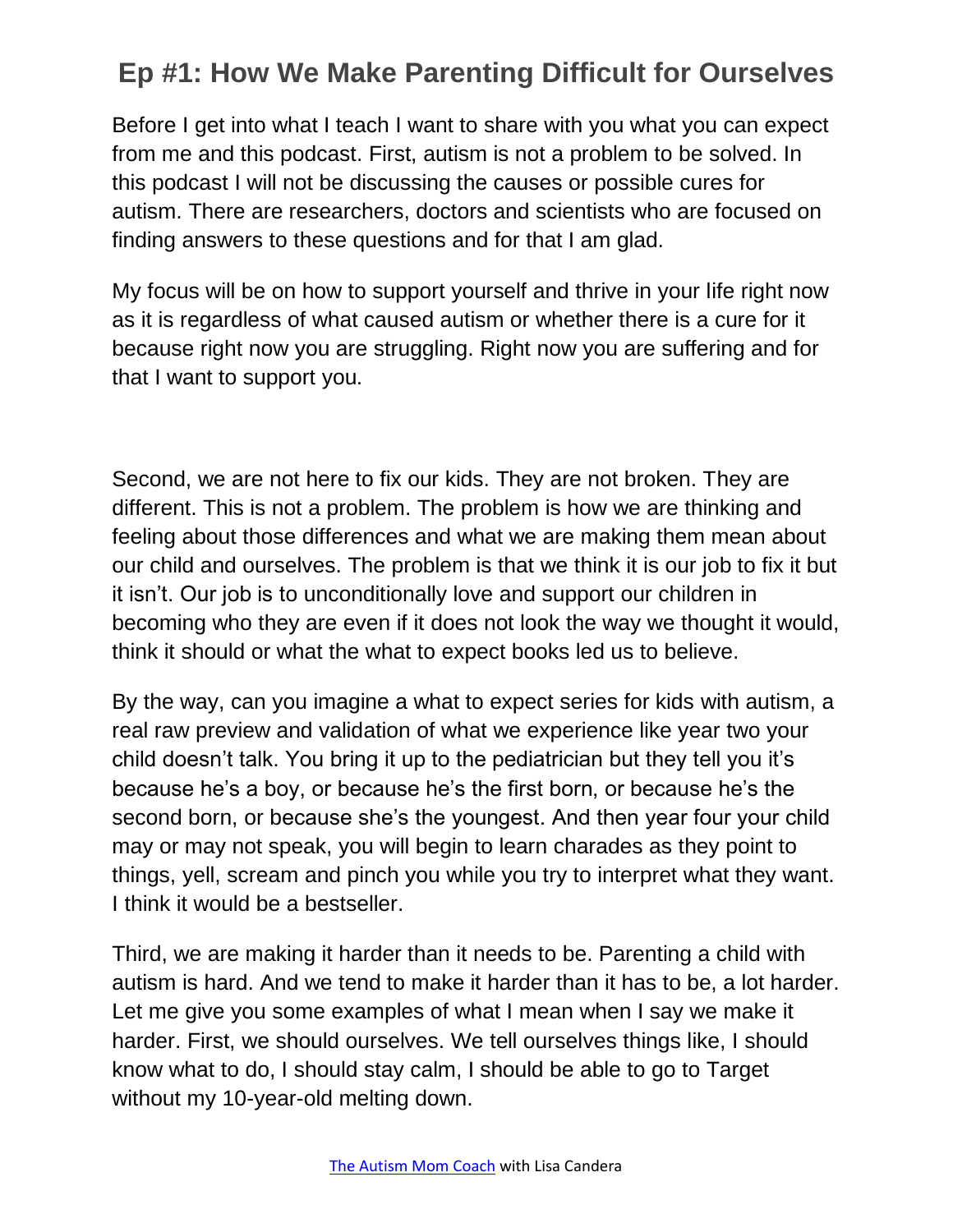For example, during virtual schooling in 2020 I lost my cool with my son many times. He had outbursts throughout the day due to his fear and anxiety and I kept my cool most of the time. But when I lost it I went all in, yelling, screaming, and behaving in the same ways that he was. And afterwards I would feel so guilty telling myself I should stay calm, I shouldn't get angry. I should be able to handle this. And the more I told myself this, the more I believed this, the harder I made it on myself.

Second, we time travel to worst case scenarios. I can't tell you how many times I cried on the car ride home from a birthday party, family event, or a trip to the zoo thinking things like if he is like this now, what will he be like in five, 10 or 15 years? How will I handle him when he's older, bigger and stronger? And if I don't get him under control now he will never have friends.

Guess what? In all the years I've been doing this, terrorizing myself with worst case scenario thoughts it has never once helped me. For instance, last year I lived a worst-case scenario twice, when I made the decisions to admit my son to an autism inpatient hospital for treatment. And from living a worst-case scenario I can tell you that the reality of it was hard, it was really hard but it still was not as hard as I made it with my worst-case scenario thoughts like he will hate me, I have lost him forever and our lives are over.

Third, we don't ask for help for ourselves. We are not an afterthought because we are not a thought in the first place. All of our focus is on our children and their needs. We think if they're okay then I'll be okay but it's just the opposite. If you are thinking, please spare me the oxygen mask analogy, I get it. I used to roll my eyes at this analogy the first few times I heard it applied to special needs parenting.

But I need to tell you, I've learned the hard way that it is 100% true. Here's why, you are your child's greatest resource. No doctor, therapist, teacher or medication, none of it is more important than you are. If you burn out your child loses. By contrast, if you take the time to care for yourself and nourish your resilience you will have more ability and capacity to care for your child.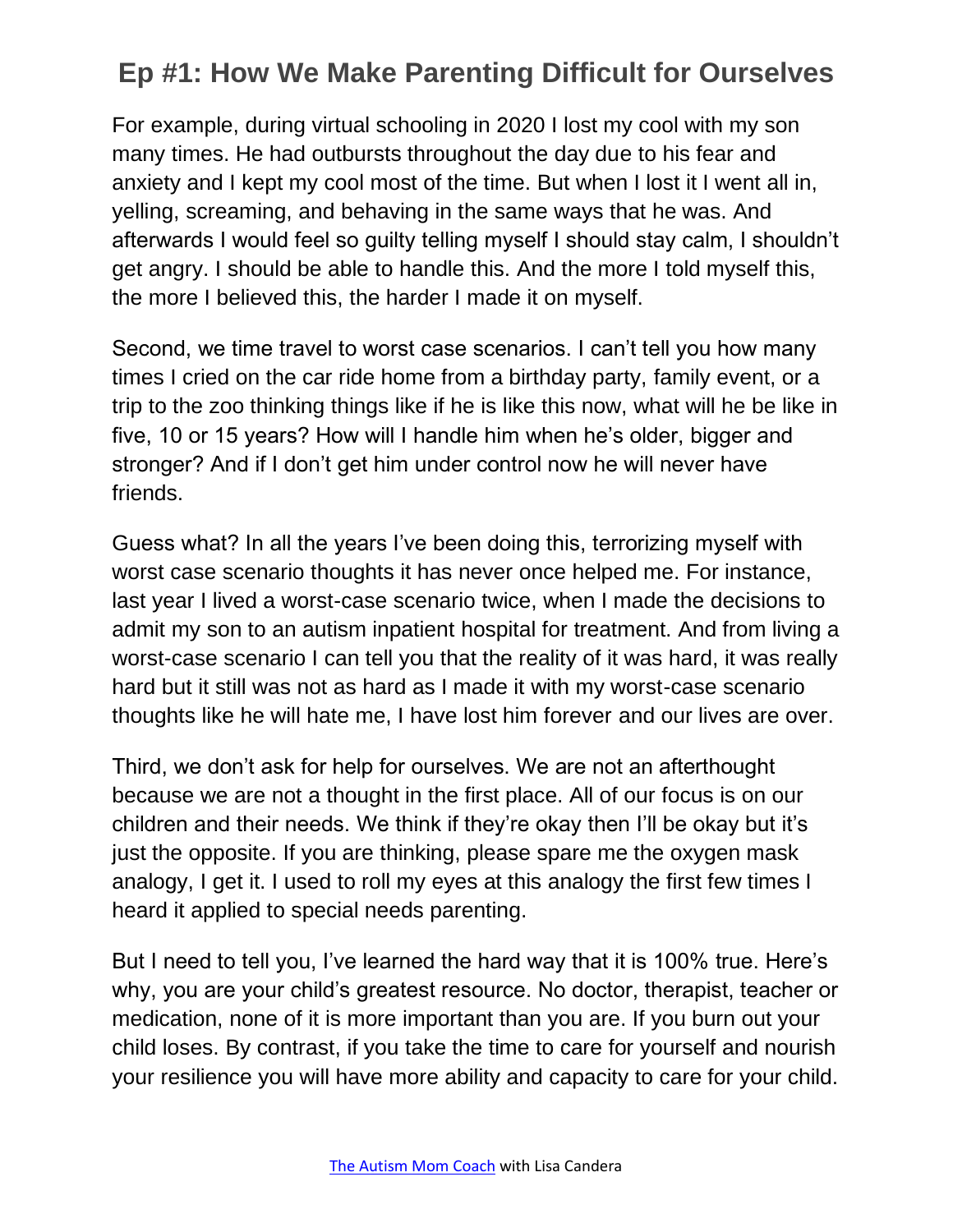So, these are just some of the ways we make parenting a special needs child even harder on ourselves. We should ourselves, we scare ourselves with worst case scenarios and we don't take care of ourselves. If this sounds like you and you want to find a better way, keep listening. In this podcast I will offer you practical actionable steps you can take and apply to your life right now to bring some ease to the challenges of special needs parenting. And I will be there alongside of you.

As I said, I am a mother of a teen with autism and we are in the thick of it right now. I work on these skills every day and some days are better than others. I still lose my shit. I still have should thoughts. And I still time travel but I recover faster. I don't hang out with these thoughts as long as I used to and I have the ability to redirect myself in the direction I want to go instead of staying stuck.

With that I want to teach you a tool called powerful questions that you can use when you are having a difficult time. Powerful questions are positive thought provoking and proactive questions. They send us searching for our own answers. This simple tool is so effective because our brains do not like open loops. And an unanswered question is an open loop. So, when you ask yourself a powerful question like, what can I do in this moment to bring some ease to this situation? What can I do right now to make this a little bit easier on myself? Or, how can I support myself?

When you ask yourself powerful questions like this you put your brain to work on finding answers. Maybe you can pause and take deep breaths. Maybe you could walk away for a moment. Or maybe you can tag in your partner. Whatever it is when you ask yourself a powerful question you are no longer stuck in negativity or victimhood. You are finding answers, you are moving forward and you are no longer making this harder than it needs to be. Give this a try and let me know how it goes.

To celebrate the launch of the show I'm going to be giving away self-care packages that will include handmade soaps, soothing lotions and some other goodies to help you relax and indulge just a little. These are from Duross & Langel, one of my favorite places in Philadelphia and a place I